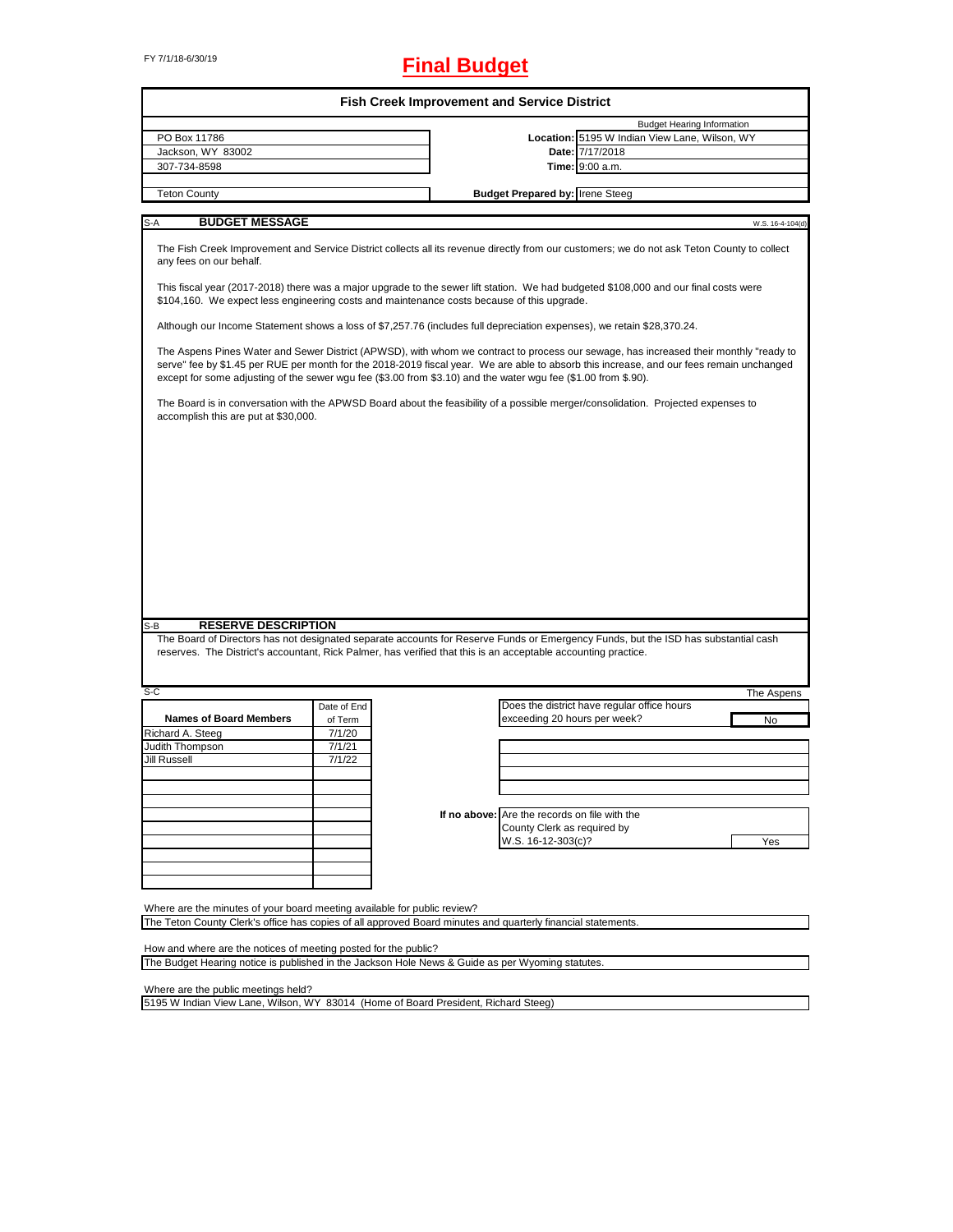# **FINAL BUDGET SUMMARY**

|       | <b>OVERVIEW</b>                                             | 2016-2017<br>Actual | 2017-2018<br>Estimated | 2018-2019<br>Proposed | Final Approval |
|-------|-------------------------------------------------------------|---------------------|------------------------|-----------------------|----------------|
|       |                                                             |                     |                        |                       |                |
| $S-1$ | <b>Total Budgeted Expenditures</b>                          | \$139,151           | \$242,165              | \$184,607             | \$184,607      |
| $S-2$ | <b>Total Principal to Pay on Debt</b>                       | \$0                 | \$0                    | \$0                   | \$0            |
| $S-3$ | <b>Total Change to Restricted Funds</b>                     | \$0                 | \$0                    | \$0                   | \$0            |
|       |                                                             |                     |                        |                       |                |
| $S-4$ | <b>Total General Fund and Forecasted Revenues Available</b> | \$493,593           | \$497,752              | \$411,401             | \$411,401      |
|       |                                                             |                     |                        |                       |                |
| $S-5$ | Amount requested from County Commissioners                  | \$0                 | \$0 <sub>1</sub>       | \$0                   | \$0            |
|       |                                                             |                     |                        |                       |                |
| $S-6$ | <b>Additional Funding Needed:</b>                           |                     |                        | \$0                   | \$0            |

|        | <b>REVENUE SUMMARY</b>                       | 2016-2017<br>Actual | 2017-2018<br>Estimated | 2018-2019<br>Proposed | <b>Final Approval</b>                       |
|--------|----------------------------------------------|---------------------|------------------------|-----------------------|---------------------------------------------|
|        |                                              |                     |                        |                       |                                             |
| $S-7$  | <b>Operating Revenues</b>                    | \$161,628           | \$165,298              | \$162,214             | \$162,214                                   |
| $S-8$  | Tax levy (From the County Treasurer)         | \$0                 | \$0                    | \$0                   | \$0                                         |
| $S-9$  | <b>Government Support</b>                    | \$0                 | \$0                    | \$0                   | \$0                                         |
| $S-10$ | <b>Grants</b>                                | \$0                 | \$0                    | \$0                   | \$0                                         |
| $S-11$ | Other County Support (Not from Co. Treas.)   | \$0                 | \$0                    | \$0                   | \$0                                         |
| $S-12$ | <b>Miscellaneous</b>                         | \$587               | \$1,076                | \$570                 | \$570                                       |
| $S-13$ | <b>Other Forecasted Revenue</b>              | \$0                 | \$0                    | \$0                   | \$0                                         |
| $S-14$ | <b>Total Revenue</b>                         | \$162,215           | \$166.374              | \$162.784             | \$162.784                                   |
|        | FY 7/1/18-6/30/19                            |                     |                        |                       | Fish Creek Improvement and Service District |
|        | <b>EXPENDITURE SUMMARY</b>                   | 2016-2017           | 2017-2018              | 2018-2019             | <b>Final Approval</b>                       |
|        |                                              | Actual              | Estimated              | Proposed              |                                             |
| $S-15$ | <b>Capital Outlay</b>                        | \$0                 | \$104,160              | \$30,000              | \$30,000                                    |
|        | <b>Interest and Fees On Debt</b>             | \$0                 | \$0                    | \$0                   | \$0                                         |
| $S-16$ |                                              |                     |                        |                       |                                             |
| $S-17$ | <b>Administration</b>                        | \$10,612            | \$10,822               | \$11,300              | \$11,300                                    |
| $S-18$ | <b>Operations</b>                            | \$125,536           | \$124,094              | \$139,907             | \$139,907                                   |
| $S-19$ | <b>Indirect Costs</b>                        | \$3,003             | \$3,089                | \$3,400               | \$3,400                                     |
| $S-20$ | <b>Total Expenditures</b>                    | \$139,151           | \$242,165              | \$184,607             | \$184,607                                   |
|        |                                              |                     |                        |                       |                                             |
|        | <b>DEBT SUMMARY</b>                          | 2016-2017<br>Actual | 2017-2018<br>Estimated | 2018-2019<br>Proposed | <b>Final Approval</b>                       |
|        |                                              |                     |                        |                       |                                             |
| $S-21$ | <b>Principal Paid on Debt</b>                | \$0                 | \$0                    | \$0                   | \$0                                         |
|        |                                              |                     |                        |                       |                                             |
|        | <b>CASH AND INVESTMENTS</b>                  | 2016-2017<br>Actual | 2017-2018<br>Estimated | 2018-2019<br>Proposed | <b>Final Approval</b>                       |
|        |                                              |                     |                        |                       |                                             |
| $S-22$ | <b>TOTAL GENERAL FUNDS</b>                   | \$331,378           | \$331,378              | \$248,617             | \$248,617                                   |
|        | <b>Summary of Reserve Funds</b>              |                     |                        |                       |                                             |
| $S-23$ | <b>Beginning Balance in Reserve Accounts</b> |                     |                        |                       |                                             |
| $S-24$ | a. Depreciation Reserve                      | \$0                 | \$0                    | \$0                   | \$0                                         |
| $S-25$ | b. Other Reserve                             | \$0                 | \$0                    | \$0                   | \$0                                         |
| $S-26$ | c. Emergency Reserve (Cash)                  | \$0                 | \$0                    | \$0                   | \$0                                         |
|        | Total Reserves (a+b+c)                       | \$0                 | \$0                    | \$0                   | \$0                                         |
| $S-27$ | Amount to be added                           |                     |                        |                       |                                             |
| $S-28$ | a. Depreciation Reserve                      | \$0                 | \$0                    | \$0                   | \$0                                         |
| $S-29$ | b. Other Reserve                             | \$0                 | \$0                    | \$0                   | $\overline{50}$                             |
| $S-30$ | c. Emergency Reserve (Cash)                  | \$0                 | \$0                    | \$0                   | \$0                                         |
|        | Total to be added (a+b+c)                    | \$0                 | \$0                    | \$0                   | \$0                                         |
|        |                                              |                     |                        |                       |                                             |
| $S-31$ | <b>Subtotal</b>                              | \$0                 | \$0                    | \$0                   | \$0                                         |
| $S-32$ | Less Total to be spent                       | \$0                 | \$0                    | \$0                   | \$0                                         |
| $S-33$ | TOTAL RESERVES AT END OF FISCAL YEAR         | \$0                 | \$0                    | \$0                   | \$0                                         |
|        |                                              |                     |                        |                       | <b>End of Summarv</b>                       |

Richard A. Steeg, ISD President

*Budget Officer / District Official (if not same as "Submitted by")*

Date adopted by Special District \_\_\_\_\_ 7/17/2018

**DISTRICT ADDRESS:** PO Box 11786 **PREPARED BY:** Irene Steeg

Jackson, WY 83002

**DISTRICT PHONE:** 307-734-8598

1/29/18 *Form approved by Wyoming Department of Audit, Public Funds Division Prepared in compliance with the Uniform Municipal Fiscal Procedures Act (W.S. 16-4-101 through 124) as it applies.*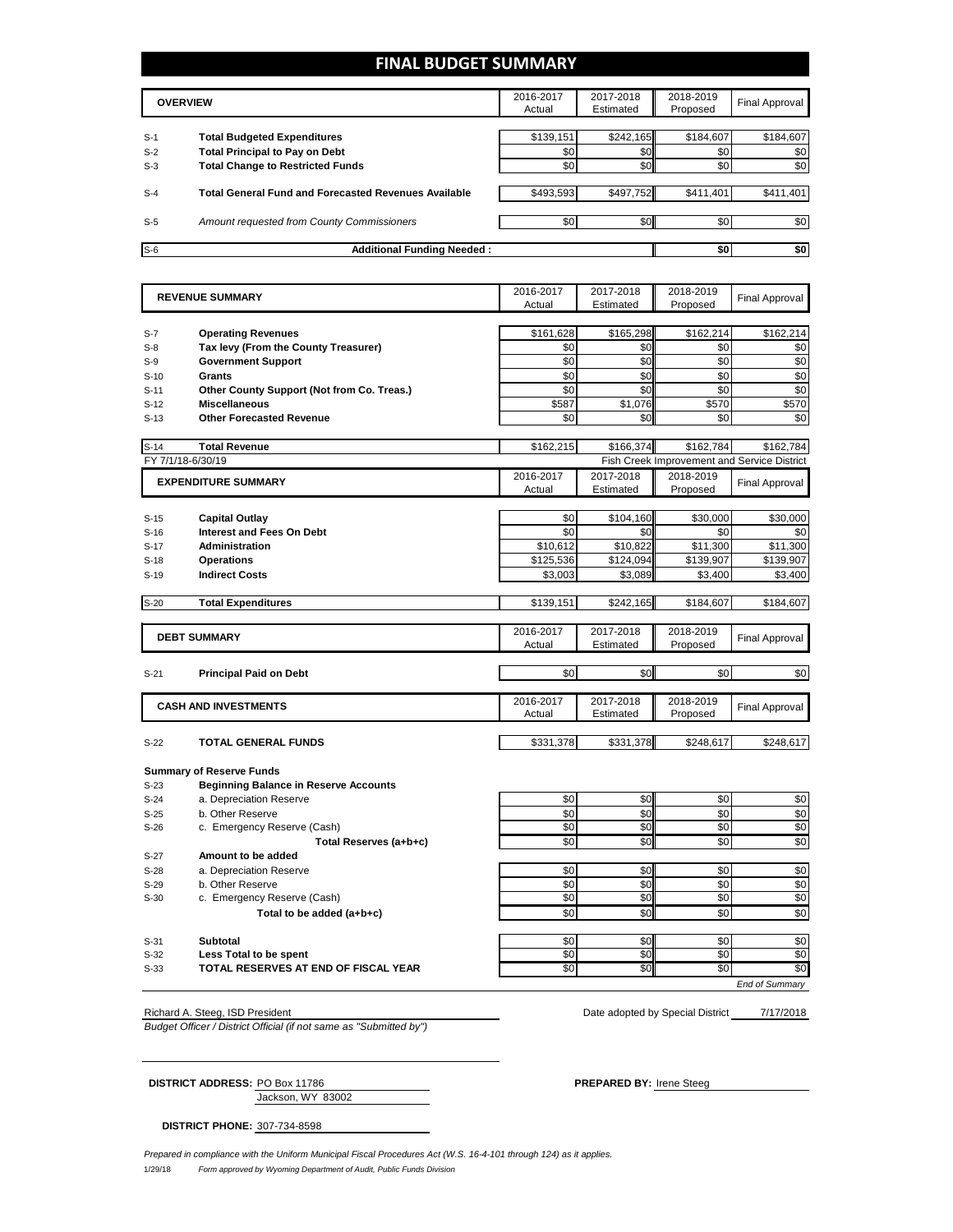# **Final Budget**

Fish Creek Improvement and Service District

**NAME OF DISTRICT/BOARD**

**FYE** 6/30/2019

|            | <b>PROPERTY TAXES AND ASSESSMENTS</b>          |                     |                        |                       |                       |
|------------|------------------------------------------------|---------------------|------------------------|-----------------------|-----------------------|
|            |                                                | 2016-2017           | 2017-2018              | 2018-2019             | <b>Final Approval</b> |
|            |                                                | Actual              | Estimated              | Proposed              |                       |
| $R-1$      | <b>Property Taxes and Assessments Received</b> |                     |                        |                       |                       |
| $R-1.1$    | Tax Levy (From the County Treasurer)           | \$0                 | \$0                    | \$0                   |                       |
| $R-1.2$    | <b>Other County Support</b>                    | \$0                 | \$0                    | \$0 <sub>1</sub>      |                       |
|            |                                                | 2016-2017<br>Actual | 2017-2018<br>Estimated | 2018-2019<br>Proposed | <b>Final Approval</b> |
| $R-2$      | <b>Revenues from Other Governments</b>         |                     |                        |                       |                       |
| $R - 2.1$  | State Aid                                      | \$0                 | \$0                    | \$0                   |                       |
| $R-2.2$    | Additional County Aid (non-treasurer)          | \$0                 | \$0                    | \$0                   |                       |
| $R - 2.3$  | City (or Town) Aid                             | \$0                 | \$0                    | \$0                   |                       |
| $R - 2.4$  | Other (Specify)                                | \$0                 | \$0                    | \$0                   |                       |
| $D \cap F$ | Total Covernment Cunners                       | $\mathbf{C}$        | $\mathbf{C}$           | $\mathbf{C}$          | $\mathfrak{g}$        |

| R-2.2     | Additional County Ald (non-treasurer)        |                       | ΦU        | จ∪∥         | ΦU        |                 |
|-----------|----------------------------------------------|-----------------------|-----------|-------------|-----------|-----------------|
| $R - 2.3$ | City (or Town) Aid                           |                       | \$0       | \$0         | \$0       |                 |
| $R - 2.4$ | Other (Specify)                              |                       | \$0       | \$0         | \$0       |                 |
| $R-2.5$   | <b>Total Government Support</b>              |                       | \$0       | \$0         | \$0       | \$0             |
| $R-3$     | <b>Operating Revenues</b>                    |                       |           |             |           |                 |
| $R-3.1$   | <b>Customer Charges</b>                      |                       | \$161,628 | \$165,298   | \$162,214 | \$162,214       |
| $R - 3.2$ | Sales of Goods or Services                   |                       |           |             |           |                 |
| $R - 3.3$ | <b>Other Assessments</b>                     |                       | \$0       | \$0         | \$0       |                 |
| $R - 3.4$ | <b>Total Operating Revenues</b>              |                       | \$161,628 | \$165,298   | \$162,214 | \$162,214       |
| $R-4$     | Grants                                       |                       |           |             |           |                 |
| $R - 4.1$ | <b>Direct Federal Grants</b>                 |                       | \$0       | \$0         | \$0       |                 |
| $R - 4.2$ | <b>Federal Grants thru State Agencies</b>    |                       | \$0       | \$0         | \$0       |                 |
| $R - 4.3$ | <b>Grants from State Agencies</b>            |                       | \$0       | \$0         | \$0       |                 |
| $R - 4.4$ | <b>Total Grants</b>                          |                       | \$0       | \$0         | \$0       | $\overline{50}$ |
| $R-5$     | <b>Miscellaneous Revenue</b>                 |                       |           |             |           |                 |
| $R - 5.1$ | Interest                                     |                       | \$86      | <b>\$80</b> | \$80      | \$80            |
| $R-5.2$   | Other: Specify                               | Late Fees/Finance Chg | \$449     | \$738       | \$490     | \$490           |
| $R-5.3$   | Other: See Additional                        |                       | \$52      | \$258       |           |                 |
| $R - 5.4$ | <b>Total Miscellaneous</b>                   |                       | \$587     | \$1,076     | \$570     | \$570           |
| $R - 5.5$ | <b>Total Forecasted Revenue</b>              |                       | \$162,215 | \$166,374   | \$162,784 | \$162,784       |
| $R-6$     | <b>Other Forecasted Revenue</b>              |                       |           |             |           |                 |
| $R - 6.1$ | a. Other past due-as estimated by Co. Treas. |                       | \$0       | \$0         | \$0       |                 |
| $R-6.2$   | b. Other forecasted revenue (specify):       |                       |           |             |           |                 |
| $R-6.3$   |                                              |                       | \$0       | \$0         | \$0       |                 |
| $R-6.4$   |                                              |                       | \$0       | \$0         | \$0       |                 |
| $R - 6.5$ |                                              |                       |           |             |           |                 |
| $R-6.6$   | Total Other Forecasted Revenue (a+b)         |                       | \$0       | \$0         | \$0       | \$0             |
|           |                                              |                       |           |             |           |                 |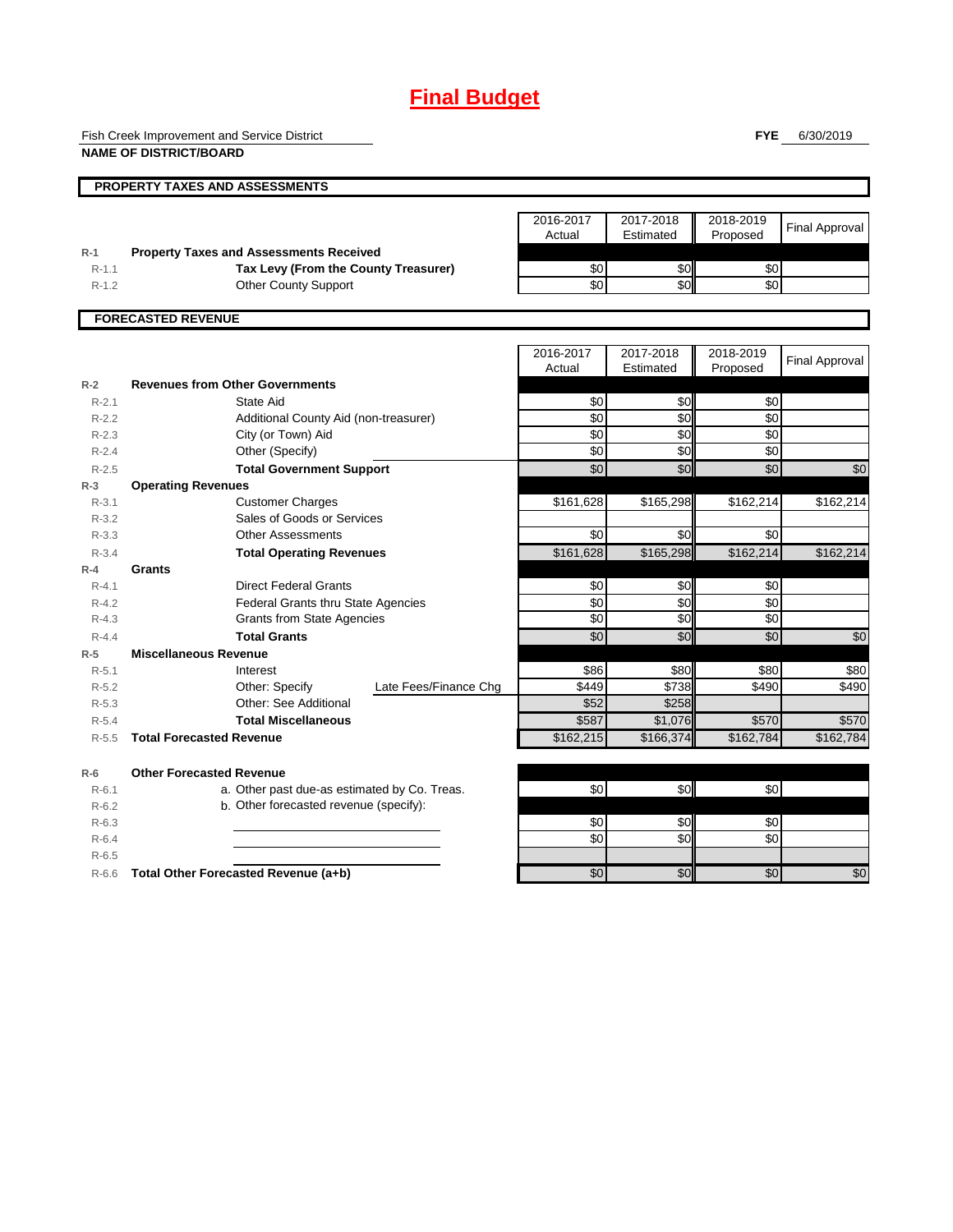# **CAPITAL OUTLAY BUDGET**

| $E-1$     | <b>Capital Outlay</b>       |     |           |          |
|-----------|-----------------------------|-----|-----------|----------|
| $E - 1.1$ | <b>Real Property</b>        | \$0 | SOII      | \$0      |
| $E-1.2$   | Vehicles                    | \$0 | \$0       | \$0      |
| $E-1.3$   | Office Equipment            | \$0 |           | \$0      |
| $E-1.4$   | Other (Specify)             |     |           |          |
| $E - 1.5$ | <b>Lift Station Upgrade</b> |     | \$104,160 |          |
| $E - 1.6$ | <b>Consolidation APWSD</b>  |     |           | \$30,000 |
| $E - 1.7$ |                             |     |           |          |
| $E-1.8$   | <b>TOTAL CAPITAL OUTLAY</b> | \$0 | \$104,160 | \$30,000 |

|           |                             |                             | 2016-2017 | 2017-2018 | 2018-2019 |                       |
|-----------|-----------------------------|-----------------------------|-----------|-----------|-----------|-----------------------|
|           |                             |                             | Actual    | Estimated | Proposed  | <b>Final Approval</b> |
|           | <b>Capital Outlay</b>       |                             |           |           |           |                       |
| $E - 1.1$ |                             | <b>Real Property</b>        | \$0       | \$0       | \$0       |                       |
| $E - 1.2$ |                             | Vehicles                    | \$0       | \$0       | \$0       |                       |
| $E-1.3$   |                             | Office Equipment            | \$0       | \$0       | \$0       |                       |
| $E - 1.4$ |                             | Other (Specify)             |           |           |           |                       |
| $E-1.5$   |                             | <b>Lift Station Upgrade</b> |           | \$104,160 |           |                       |
| $E-1.6$   |                             | <b>Consolidation APWSD</b>  |           |           | \$30,000  | \$30,000              |
| $E - 1.7$ |                             |                             |           |           |           |                       |
| $E-1.8$   | <b>TOTAL CAPITAL OUTLAY</b> |                             | \$0       | \$104,160 | \$30,000  | \$30,000              |

### **ADMINISTRATION BUDGET**

|           |                                      |                                 | Actual   | csunated | <b>PIOPOSEG</b> |
|-----------|--------------------------------------|---------------------------------|----------|----------|-----------------|
| $E-2$     | <b>Personnel Services</b>            |                                 |          |          |                 |
| $E - 2.1$ |                                      | Administrator                   | \$0      | \$0      | \$0             |
| $E-2.2$   |                                      | Secretary                       | \$0      | \$0      | \$0             |
| $E - 2.3$ |                                      | Clerical                        | \$0      | \$0      | \$0             |
| $E - 2.4$ |                                      | Other (Specify)                 |          |          |                 |
| $E-2.5$   |                                      |                                 |          |          |                 |
| $E - 2.6$ |                                      |                                 |          |          |                 |
| $E - 2.7$ |                                      |                                 |          |          |                 |
| $E-3$     | <b>Board Expenses</b>                |                                 |          |          |                 |
| $E - 3.1$ |                                      | Travel                          | \$0      | \$0      | \$0             |
| $E - 3.2$ |                                      | Mileage                         | \$0      | \$0      | \$0             |
| $E - 3.3$ |                                      | Other (Specify)                 |          |          |                 |
| $E - 3.4$ |                                      |                                 |          |          |                 |
| $E - 3.5$ |                                      |                                 |          |          |                 |
| $E - 3.6$ |                                      |                                 |          |          |                 |
| $E-4$     | <b>Contractual Services</b>          |                                 |          |          |                 |
| $E - 4.1$ |                                      | Legal                           |          | \$192    | \$200           |
| $E - 4.2$ |                                      | Accounting/Auditing             | \$1,536  | \$1,463  | \$1,700         |
| $E - 4.3$ |                                      | Other (Specify)                 |          |          |                 |
| $E - 4.4$ |                                      | Mngmt/Bookkeeping               | \$7,800  | \$7,800  | \$7,800         |
| $E - 4.5$ |                                      |                                 |          |          |                 |
| $E - 4.6$ |                                      |                                 |          |          |                 |
| $E-5$     | <b>Other Administrative Expenses</b> |                                 |          |          |                 |
| $E - 5.1$ |                                      | Office Supplies                 | \$694    | \$773    | \$900           |
| $E - 5.2$ |                                      | Office equipment, rent & repair | \$0      | \$0      | \$0             |
| $E-5.3$   |                                      | Education                       | \$0      | \$0      | \$0             |
| $E - 5.4$ |                                      | Registrations                   | \$0      | \$0      | \$0             |
| $E - 5.5$ |                                      | Other (Specify)                 |          |          |                 |
| $E-5.6$   |                                      | <b>Public Notice Fees</b>       | \$173    | \$177    | \$250           |
| $E - 5.7$ |                                      | Software                        | \$409    | \$417    | \$450           |
| $E - 5.8$ |                                      |                                 |          |          |                 |
| $E-6$     | <b>TOTAL ADMINISTRATION</b>          |                                 | \$10,612 | \$10,822 | \$11,300        |

|                          |                                      | 2016-2017 | 2017-2018 | 2018-2019 | <b>Final Approval</b> |
|--------------------------|--------------------------------------|-----------|-----------|-----------|-----------------------|
|                          |                                      | Actual    | Estimated | Proposed  |                       |
| Ž                        | <b>Personnel Services</b>            |           |           |           |                       |
| $E - 2.1$                | Administrator                        | \$0       | \$0       | \$0       |                       |
| $E - 2.2$                | Secretary                            | \$0       | \$0       | \$0       |                       |
| $E - 2.3$                | Clerical                             | \$0       | \$0       | \$0       |                       |
| $E - 2.4$                | Other (Specify)                      |           |           |           |                       |
| $E - 2.5$                |                                      |           |           |           |                       |
| $E - 2.6$                |                                      |           |           |           |                       |
| $E - 2.7$                |                                      |           |           |           |                       |
| $\overline{\phantom{a}}$ | <b>Board Expenses</b>                |           |           |           |                       |
| $E - 3.1$                | Travel                               | \$0       | \$0       | \$0       |                       |
| $E - 3.2$                | Mileage                              | \$0       | \$0       | \$0       |                       |
| $E - 3.3$                | Other (Specify)                      |           |           |           |                       |
| $E-3.4$                  |                                      |           |           |           |                       |
| $E - 3.5$                |                                      |           |           |           |                       |
| $E - 3.6$                |                                      |           |           |           |                       |
| ı.                       | <b>Contractual Services</b>          |           |           |           |                       |
| $E - 4.1$                | Legal                                |           | \$192     | \$200     | \$200                 |
| $E - 4.2$                | Accounting/Auditing                  | \$1,536   | \$1,463   | \$1,700   | \$1,700               |
| $E - 4.3$                | Other (Specify)                      |           |           |           |                       |
| $E - 4.4$                | Mngmt/Bookkeeping                    | \$7,800   | \$7,800   | \$7,800   | \$7,800               |
| $E - 4.5$                |                                      |           |           |           |                       |
| $E - 4.6$                |                                      |           |           |           |                       |
| 5                        | <b>Other Administrative Expenses</b> |           |           |           |                       |
| $E - 5.1$                | <b>Office Supplies</b>               | \$694     | \$773     | \$900     | \$900                 |
| $E - 5.2$                | Office equipment, rent & repair      | \$0       | \$0       | \$0       |                       |
| $E - 5.3$                | Education                            | \$0       | \$0       | \$0       |                       |
| $E - 5.4$                | Registrations                        | \$0       | \$0       | \$0       |                       |
| $E - 5.5$                | Other (Specify)                      |           |           |           |                       |
| $E - 5.6$                | <b>Public Notice Fees</b>            | \$173     | \$177     | \$250     | \$250                 |
| $E - 5.7$                | Software                             | \$409     | \$417     | \$450     | \$450                 |
| $E - 5.8$                |                                      |           |           |           |                       |
| ì                        | <b>TOTAL ADMINISTRATION</b>          | \$10,612  | \$10,822  | \$11,300  | \$11,300              |
|                          |                                      |           |           |           |                       |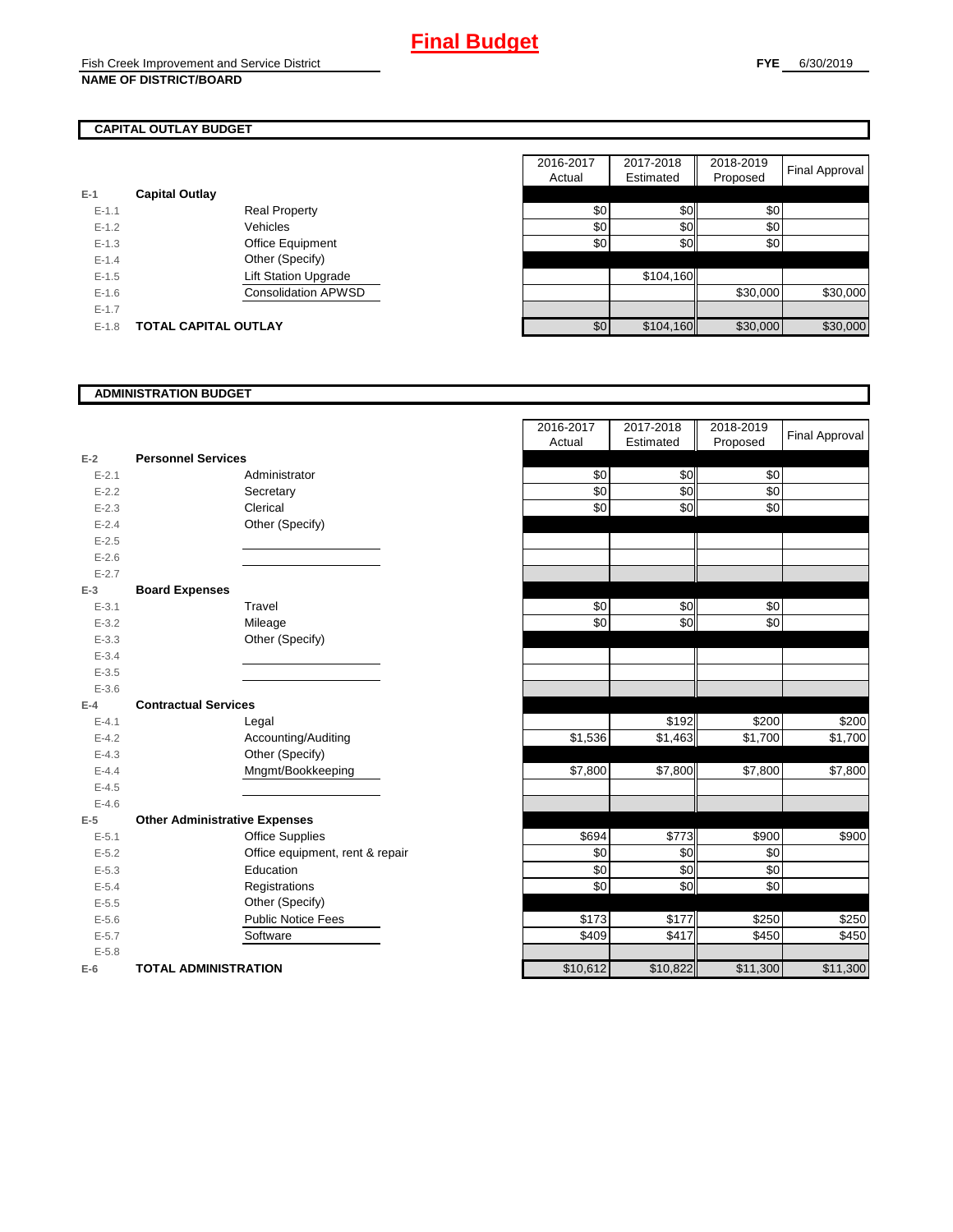Fish Creek Improvement and Service District

### **FYE** 6/30/2019

## **OPERATIONS BUDGET**

|           |                                        | $1$ success | $\mathsf{L}$ <sup>1</sup> | <b>Proposed</b> |
|-----------|----------------------------------------|-------------|---------------------------|-----------------|
| $E-7$     | <b>Personnel Services</b>              |             |                           |                 |
| $E - 7.1$ | Wages--Operations                      | \$0         | \$0                       | \$0             |
| $E - 7.2$ | <b>Service Contracts</b>               | \$0         | \$0                       | \$0             |
| $E - 7.3$ | Other (Specify)                        |             |                           |                 |
| $E - 7.4$ |                                        |             |                           |                 |
| $E - 7.5$ |                                        |             |                           |                 |
| $E - 7.6$ |                                        |             |                           |                 |
| $E-8$     | <b>Travel</b>                          |             |                           |                 |
| $E - 8.1$ | Mileage                                | \$0         | \$0                       | \$0             |
| $E - 8.2$ | Other (Specify)                        |             |                           |                 |
| $E - 8.3$ |                                        |             |                           |                 |
| $E - 8.4$ |                                        |             |                           |                 |
| $E - 8.5$ |                                        |             |                           |                 |
| $E-9$     | <b>Operating supplies (List)</b>       |             |                           |                 |
| $E - 9.1$ | Engineering                            | \$11,040    | \$8,177                   | \$8,000         |
| $E - 9.2$ | Maintenance/Repairs                    | \$11,682    | \$8,503                   | \$8,000         |
| $E - 9.3$ | <b>Utilities</b>                       | \$4,795     | \$5,014                   | \$5,500         |
| $E - 9.4$ | <b>Water Testing</b>                   | \$3,312     | \$5,834                   | \$5,000         |
| $E - 9.5$ |                                        |             |                           |                 |
| $E-10$    | <b>Program Services (List)</b>         |             |                           |                 |
| $E-10.1$  |                                        |             |                           |                 |
| $E-10.2$  |                                        |             |                           |                 |
| $E-10.3$  |                                        |             |                           |                 |
| $E-10.4$  |                                        |             |                           |                 |
| $E-10.5$  |                                        |             |                           |                 |
| $E-11$    | <b>Contractual Arrangements (List)</b> |             |                           |                 |
| $E-11.1$  | <b>APWSD</b>                           | \$94,706    | \$96,566                  | \$103,407       |
| $E-11.2$  |                                        |             |                           |                 |
| $E-11.3$  |                                        |             |                           |                 |
| $E-11.4$  |                                        |             |                           |                 |
| $E-11.5$  |                                        |             |                           |                 |
| $E-12$    | <b>Other operations (Specify)</b>      |             |                           |                 |
| $E-12.1$  | <b>Equipment Replacement</b>           |             |                           | \$5,000         |
| $E-12.2$  | Depreciation                           |             |                           | \$5,000         |
| $E-12.3$  |                                        |             |                           |                 |
| $E-12.4$  |                                        |             |                           |                 |
| $E-12.5$  |                                        |             |                           |                 |
| $E-13$    | <b>TOTAL OPERATIONS</b>                | \$125,536   | \$124,094                 | \$139,907       |

|                |                                        | 2016-2017           | 2017-2018 | 2018-2019 | <b>Final Approval</b> |
|----------------|----------------------------------------|---------------------|-----------|-----------|-----------------------|
| $\overline{7}$ | <b>Personnel Services</b>              | Actual              | Estimated | Proposed  |                       |
| $E - 7.1$      | Wages--Operations                      | \$0                 | \$0       | \$0       |                       |
| $E - 7.2$      | <b>Service Contracts</b>               | \$0                 | \$0       | \$0       |                       |
| $E - 7.3$      | Other (Specify)                        |                     |           |           |                       |
| $E - 7.4$      |                                        |                     |           |           |                       |
| $E - 7.5$      |                                        |                     |           |           |                       |
| $E - 7.6$      |                                        |                     |           |           |                       |
| 8              | <b>Travel</b>                          |                     |           |           |                       |
| $E - 8.1$      | Mileage                                | \$0                 | \$0       | \$0       |                       |
| $E - 8.2$      | Other (Specify)                        |                     |           |           |                       |
| $E - 8.3$      |                                        |                     |           |           |                       |
| $E - 8.4$      |                                        |                     |           |           |                       |
| $E - 8.5$      |                                        |                     |           |           |                       |
| 9              | <b>Operating supplies (List)</b>       |                     |           |           |                       |
| $E - 9.1$      | Engineering                            | \$11,040            | \$8,177   | \$8,000   | \$8,000               |
| $E - 9.2$      | Maintenance/Repairs                    | \$11,682            | \$8,503   | \$8,000   | \$8,000               |
| $E - 9.3$      | <b>Utilities</b>                       | $\overline{$4,795}$ | \$5,014   | \$5,500   | \$5,500               |
| $E - 9.4$      | <b>Water Testing</b>                   | \$3,312             | \$5,834   | \$5,000   | \$5,000               |
| $E - 9.5$      |                                        |                     |           |           |                       |
| 10             | <b>Program Services (List)</b>         |                     |           |           |                       |
| $E-10.1$       |                                        |                     |           |           |                       |
| $E-10.2$       |                                        |                     |           |           |                       |
| $E-10.3$       |                                        |                     |           |           |                       |
| $E - 10.4$     |                                        |                     |           |           |                       |
| $E-10.5$       |                                        |                     |           |           |                       |
| 11             | <b>Contractual Arrangements (List)</b> |                     |           |           |                       |
| $E-11.1$       | <b>APWSD</b>                           | \$94,706            | \$96,566  | \$103,407 | \$103,407             |
| $E-11.2$       |                                        |                     |           |           |                       |
| $E-11.3$       |                                        |                     |           |           |                       |
| $E-11.4$       |                                        |                     |           |           |                       |
| $E-11.5$       |                                        |                     |           |           |                       |
| 12             | <b>Other operations (Specify)</b>      |                     |           |           |                       |
| $E-12.1$       | <b>Equipment Replacement</b>           |                     |           | \$5,000   | \$5,000               |
| $E-12.2$       | Depreciation                           |                     |           | \$5,000   | \$5,000               |
| $E-12.3$       |                                        |                     |           |           |                       |
| $E-12.4$       |                                        |                     |           |           |                       |
| $E-12.5$       |                                        |                     |           |           |                       |
| $13 -$         | TOTAL OPERATIONS                       | \$125536            | \$124,094 | \$139,907 | \$139907              |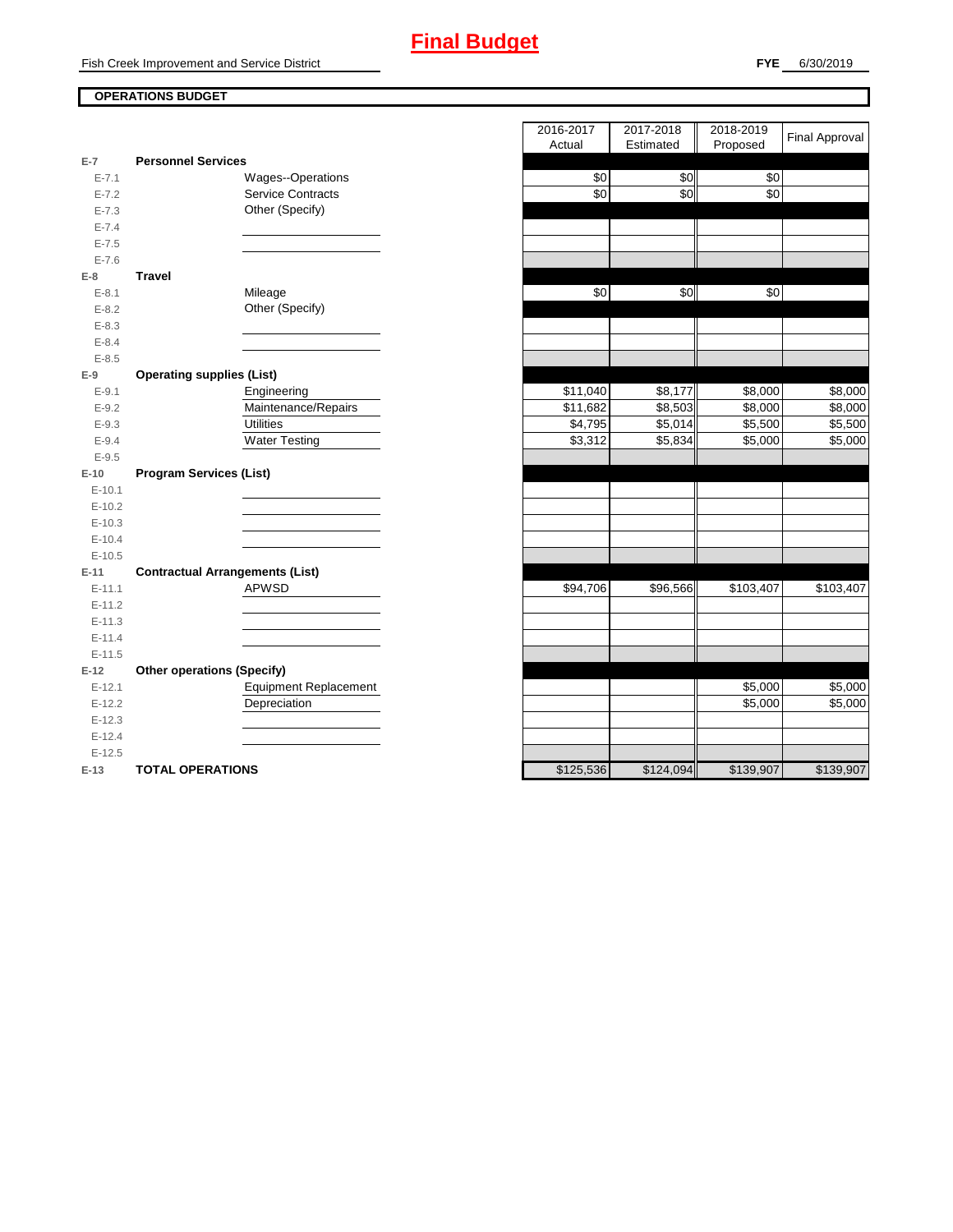Fish Creek Improvement and Service District

## **INDIRECT COSTS BUDGET**

|          |                              | nuuai   | Lounatou | <b>Lipposed</b> |
|----------|------------------------------|---------|----------|-----------------|
| $E-14$   | <b>Insurance</b>             |         |          |                 |
| $E-14.1$ | Liability                    | \$500   | \$500    | \$600           |
| $E-14.2$ | Buildings and vehicles       | \$1,213 | \$1,268  | \$1,400         |
| $E-14.3$ | Equipment                    |         |          |                 |
| $E-14.4$ | Other (Specify)              |         |          |                 |
| $E-14.5$ | Earthquake/Flood             | \$1,290 | \$1,321  | \$1,400         |
| $E-14.6$ |                              |         |          |                 |
| $E-14.7$ |                              |         |          |                 |
| $E-15$   | Indirect payroll costs:      |         |          |                 |
| $E-15.1$ | FICA (Social Security) taxes | \$0     | \$0      | \$0             |
| $E-15.2$ | <b>Workers Compensation</b>  | \$0     | \$0      | \$0             |
| $E-15.3$ | <b>Unemployment Taxes</b>    | \$0     | \$0      | \$0             |
| $E-15.4$ | Retirement                   | \$0     | \$0      | \$0             |
| $E-15.5$ | <b>Health Insurance</b>      | \$0     | \$0      | \$0             |
| $E-15.6$ | Other (Specify)              |         |          |                 |
| $E-15.7$ |                              |         |          |                 |
| $E-15.8$ |                              |         |          |                 |
| $E-15.9$ |                              |         |          |                 |
| $E-16$   | <b>Depreciation Expenses</b> |         |          |                 |
| $E-17$   | <b>TOTAL INDIRECT COSTS</b>  | \$3,003 | \$3,089  | \$3,400         |
|          |                              |         |          |                 |

|          |                               | 2016-2017<br>Actual | 2017-2018<br>Estimated | 2018-2019<br>Proposed | Final Approval |
|----------|-------------------------------|---------------------|------------------------|-----------------------|----------------|
| $E-14$   | <b>Insurance</b>              |                     |                        |                       |                |
| $E-14.1$ | Liability                     | \$500               | \$500                  | \$600                 | \$600          |
| $E-14.2$ | <b>Buildings and vehicles</b> | \$1,213             | \$1,268                | \$1,400               | \$1,400        |
| $E-14.3$ | Equipment                     |                     |                        |                       |                |
| $E-14.4$ | Other (Specify)               |                     |                        |                       |                |
| $E-14.5$ | Earthquake/Flood              | \$1,290             | \$1,321                | \$1,400               | \$1,400        |
| $E-14.6$ |                               |                     |                        |                       |                |
| $E-14.7$ |                               |                     |                        |                       |                |
| $E-15$   | Indirect payroll costs:       |                     |                        |                       |                |
| $E-15.1$ | FICA (Social Security) taxes  | \$0                 | \$0                    | \$0                   |                |
| $E-15.2$ | <b>Workers Compensation</b>   | \$0                 | \$0                    | \$0                   |                |
| $E-15.3$ | <b>Unemployment Taxes</b>     | \$0                 | \$0                    | \$0                   |                |
| $E-15.4$ | Retirement                    | \$0                 | \$0                    | \$0                   |                |
| $E-15.5$ | Health Insurance              | \$0                 | \$0                    | \$0                   |                |
| $E-15.6$ | Other (Specify)               |                     |                        |                       |                |
| $E-15.7$ |                               |                     |                        |                       |                |
| $E-15.8$ |                               |                     |                        |                       |                |
| $E-15.9$ |                               |                     |                        |                       |                |
| $E-16$   | <b>Depreciation Expenses</b>  |                     |                        |                       |                |
| $E-17$   | <b>TOTAL INDIRECT COSTS</b>   | \$3,003             | \$3,089                | \$3,400               | \$3,400        |
|          |                               |                     |                        |                       |                |

#### **DEBT SERVICE BUDGET**

|         |                           | 2016-2017        | 2017-2018 | 2018-2019        |                       |
|---------|---------------------------|------------------|-----------|------------------|-----------------------|
|         |                           | Actual           | Estimated | Proposed         | <b>Final Approval</b> |
| $D-1$   | <b>Debt Service</b>       |                  |           |                  |                       |
| $D-1.1$ | Principal                 | \$0              | \$0       | \$0 <sub>1</sub> |                       |
| $D-1.2$ | Interest                  | \$0              | \$0       | \$0              |                       |
| $D-1.3$ | Fees                      | \$0              | \$0       | \$0              |                       |
| $D-2$   | <b>TOTAL DEBT SERVICE</b> | \$0 <sub>1</sub> | \$0       | \$0              | \$0                   |